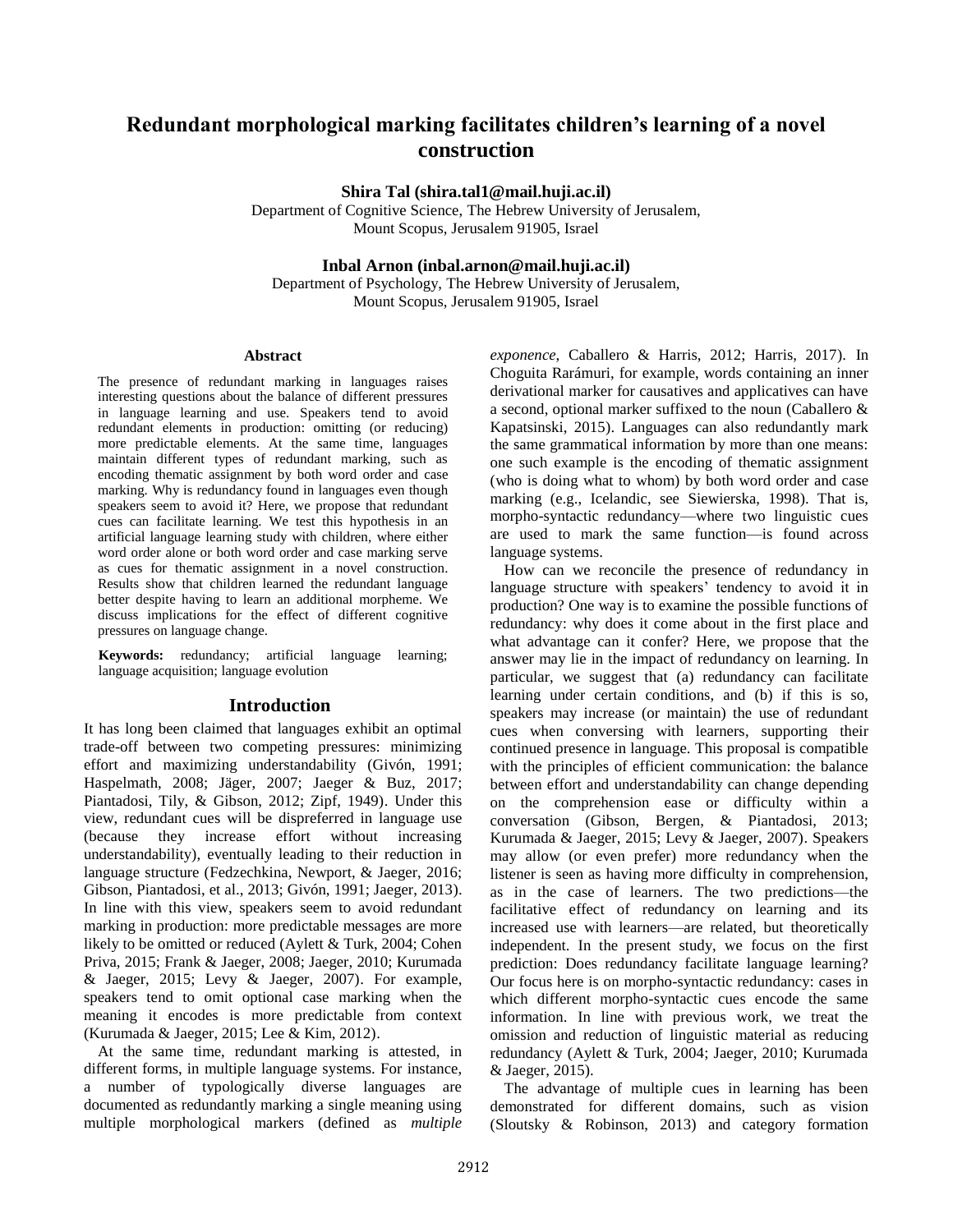(Yoshida & Smith, 2011). Recent computational evidence suggests that multiple cues can also facilitate language learning (Monaghan, 2017). Monaghan (2017) examined learning new mappings between forms and meanings with multiple cues. The cues were probabilistic in the learning phase (appeared only some of the time), and were absent during testing (where only the labels appeared). In line with our prediction, the computational model showed that words were learned better from multiple cues (pointing, prosody, and distributional cues) compared to single cues. Importantly for the present research question, the multiple cues used in these studies involved the combination of linguistic and non-linguistic cues (e.g., pointing) where the non-linguistic cues did not have to be learned in and of themselves (they did not carry information beyond increasing attention to the label). Here, we go beyond this work to ask whether redundant *linguistic* cues can also facilitate language learning. If redundant morphological marking is facilitative, we should see improved learning despite the added complexity of having to learn an additional cue. We focus on the morpho-syntactic redundancy of word order and case marking and use the transitive construction as a test case.

# **The Transitive Construction**

Languages use different cues to indicate who-did-what-towhom in the transitive construction. Two prominent cues are word order and case marking<sup>1</sup>: looking at learning when both cues are used lets us examine the possible advantage of redundant marking. The contribution of different cues to sentence interpretation has been studied extensively within The Competition Model (MacWhinney, 1987). Stemming from this theoretical framework, studies in various languages have tested how children utilize these two cues to comprehend transitive constructions. Dittmar, Abbot-Smith, Lieven and Tomasello (2008) examined the relative reliance of German-speaking toddlers on word order and case marking. They found that 2;6-year-olds could comprehend transitive sentences only when there was redundant marking of agent and patient (both cues were used). These findings were replicated across several languages (Cantonese: Chan, Lieven, & Tomasello, 2009; Japanese: Matsuo, Kita, Shinya, Wood, & Naigles, 2012; Warlpiri: O'Shannessy, 2010), and are in line with the predictions of The Competition Model, according to which a convergence of cues should facilitate comprehension of thematic assignment (Bates, McNew, MacWhinney, Devescovi, & Smith, 1982; Bates & MacWhinney, 1989; Ibbotson & Tomasello, 2009). However, in many of these cases, the redundant form is also the prototypical and the most frequent form in child-directed speech (Dittmar et al., 2008; Ibbotson & Tomasello, 2009). Therefore, it is not clear whether comprehension was facilitated because of the

 $1$  There is typological and historical debate about the relation between those two cues (with many languages showing a trade-off between the two), we return to this in the discussion.

l

redundant cues, or because of the greater frequency of the prototypical structures (which happened to also have redundant cues). These explanations are hard to tease apart using natural language data, since individual cues are often correlated with one another (Ibbotson & Tomasello, 2008), and confounded with frequency.

# **The Current Study**

In the current study, we use an artificial language to assess the impact of redundant morpho-syntactic cues on children's learning of a novel language. We compare the learnability of transitive constructions in two artificial languages: one with fixed OSV word order and no additional cues to thematic assignment (the non-redundant language), and the other with the same fixed OSV word order but with additional redundant case marking on objects (the redundant language). We used OSV word order because it differs from the dominant word order of Hebrew (SVO) - the language of the children in our study. Following exposure, we tested both comprehension and production of sentences in the novel language. Although the language without the case marking is simpler, in the sense of having fewer elements to learn, we predict that the redundant language will lead to better comprehension of thematic assignment because it contains redundant cues to indicate who-did-what-to-whom. Our prediction about the effect of redundancy on prediction is less clear-cut. On the one hand, if redundant markers indeed facilitate learning in general, this could aid production as well. Alternatively, the need to produce an additional element could make the sentences harder to produce. Such a dissociation between comprehension and production pressures is documented in other linguistic domains (e.g., Harmon & Kapatsinski, 2017).

# **Method**

# **Participants**

60 children participated in the experiment (age range: 7;0- 9;0y, mean age: 7.10y, 41 boys and 19 girls). All children were visitors at the Bloomfield Science Museum in Jerusalem. They were recruited for this study as part of their



Figure 1: A trial example in the Sentence comprehension test phase.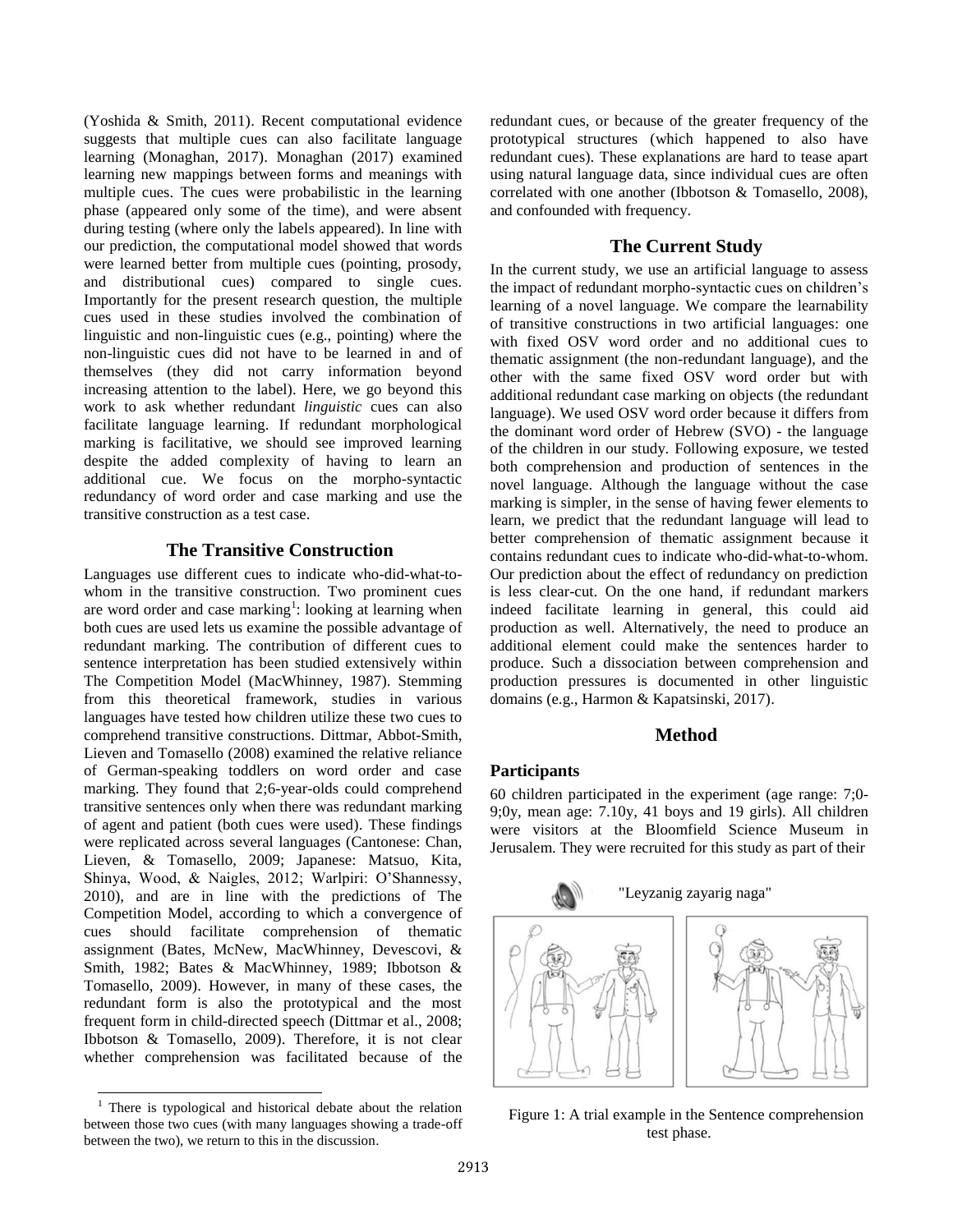Table 1: regression model for comprehension scores

|                               | <b>Estimate</b> | <b>Std. Error</b> | z -value | p-value           |
|-------------------------------|-----------------|-------------------|----------|-------------------|
| (Intercept)                   | 1.80068         | 0.21181           | 8.501    | $<\!\!0.0001$ *** |
| <b>Condition</b> (R-language) | 1.03624         | 0.20390           | 5.082    | ${<}0.0001$ ***   |
| Trial number                  | 0.03324         | 0.03046           | 1.091    | 0.275             |
| Age                           | $-0.36756$      | 0.32724           | $-1.123$ | 0.261             |

visit to the Israeli Living Lab in exchange for a small reward. Parental consent was obtained for all children. All children were native Hebrew speakers, and none of them had known language or learning disabilities.

#### **Materials**

In both language conditions, participants were exposed to the same lexicon, which was composed of 6 semi-artificial Hebrew nouns (Hebrew nouns with nonce suffixes) and two Hebrew verbs. All nouns corresponded to masculine human characters, that were differentiated by their profession (e.g., clown, chef). The verbs were the Hebrew translations of "kick" and "touch". The constituent order of the language in both conditions was the non-Hebrew like OSV. In the redundant language (henceforth R-language) a nonce case marking ("patz") followed all objects, while in the control language (C-language) there was no such case marking. This cue was also non-native-like: Hebrew doesn't have post-nominal case-marking on objects. Participants saw and described the exact same drawings in both conditions<sup>2</sup>.

#### **Procedure**

l

Participants were told they were going to meet some aliens who "say things differently from us" and that they would learn to speak like these aliens. Children were randomally assignmed to one of the two language conditions. Children sat with headphones in front of a computer next to a research assitant that provided them with verbal instructions. They saw drawings and heard recorded descriptions of these drawings in the alien-language (concatenated from recordings of the individual words spoken by a female Hebrew speaker). The experiment had several stages. First, a noun exposure phase, in which children saw each character, heard its name in the alien language, and had to repeat each name outloud (6 trials, one per noun). In both conditions, only the noun label was presented (without case marking). This was followed by a noun comprehension test (12 trials, two per noun) where participants saw two drawings, heard one label and had to match the label to the correct drawing. Feedback was provided after each trial. The following phase was sentence exposure (12 trials) where children saw a drawing of a

transitive action (involving two of the characters, all characters could appear as agents and patients), heard a transitive sentence, and had to repeat it. The position of the agent and the patient in the drawing (left vs. right) was counterbalanced. The next stage was a sentence comprehension test (12 trials) where children saw two drawings of events, heard a sentence, and had to match the sentence to the correct drawing (see Figure 1). All the sentences here involved previously unheard combinations of agents and patients. The children had to use the mouse to choose the matching drawing. No feedback was given. The next phase was sentence production (12 trials) where chlidren saw previously unseen drawings of a transitive actions and had to describe them in the alien-language. Children's descriptions were recorded. Children in the Rlanguage condition had one additional sentence forcedchoice phase (12 trials) where they saw a previously unseen drawing, heard two descriptions of it, and had to choose the correct one. One option had case marking (like the sentences they heard before) and one was without case marking (as in the C-language). Children had to say which was a better way to describe the drawing by pressing on "1" or "2", corresponding to the order in which the options were presented. This phase was added to ensure that children in the R-language condition noticed the case marking cue.

#### **Results**

### **Comprehension**

Children successfully learned the language (better than chance) in both conditions (C-language: M=65%, SD= 26%, t-test (29) = 3.1, *p=*0.004; R-language: M=91%, SD= 12%, t-test (29) = 26.8,  $p<0.0001$ ). We used a mixed-effect logistic regression model to examine the effect of language condition on sentence comprehension (using the glmer function in R software, Bates, Maechler, Bolker, & Walker, 2015), and the maximum random effect structure justified by the data that converged, Barr, Levy, Scheepers, & Tily, 2013). The dependent variable was accuracy on each trial (as a binary variable). The model included fixed effects for condition (R-language vs. C-language, effect coded), age and trial number as centered continuous factors, and random intercepts for participants (see Table 1 for full model). As predicted, children showed better learning in the R-language condition (91% vs. 65%, β=1.04, SE=0.2, *p*<0.0001, Figure 2). Importantly, the difference in sentence comprehension

<sup>&</sup>lt;sup>2</sup> The drawings were drawn by Sara Rolando from the University of Edinburgh, courtesy of Kenny Smith and Jennifer Culbertson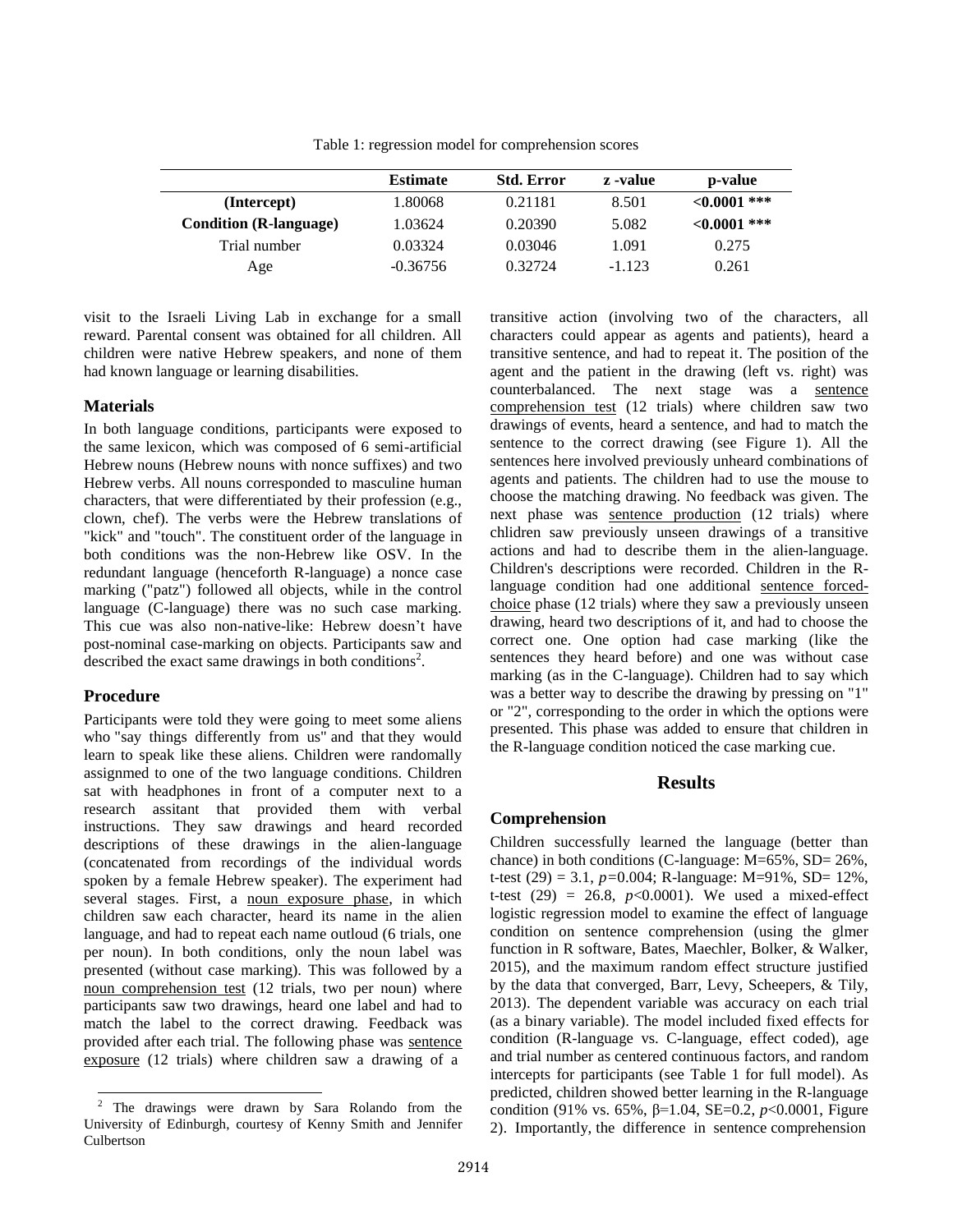

Figure 2: Accuracy scores by language condition. The dashed line indicates the chance level; error bars indicate confidence intervals; individual points indicate byparticipant means.

did not stem from differential learning of the lexicon, both groups learned the nouns equally well (99% vs. 97%, t(58)=0.88, *p*=0.38).

### **Production**

Children's productions were transcribed and coded for word order and vocabulary accuracy. Both measures were binary, and were scored by a research assistant blind to the condition and the experimental hypothesis. We used a mixed-effect logistic regression model to examine the effect of language condition on these production measures. The dependent variable was word-order accuracy on each trial (as a binary variable). The model included fixed effects for condition (R-language vs. C-language, effect coded), age and trial number as centered continuous factors, and random intercepts for participants. We found no significant difference in word order accuracy between the two conditions, although the trend was in favor of the Rlanguage (82% vs. 69%, β=0.42, SE=0.86, *p*>0.6). We used the exact same model with lexical errors as the predicted variable and found no effect of condition here as well (0.1% vs. 0.07%, β=0.2, SE=0.18, *p*>0.2). Production did not seem to be facilitated in the R-language condition.

To further look at the possible facilitative effect of the redundant case marking, we looked only at the productions of children in the R-language condition (since only learners of the R-language had the potential to use both cues in



Figure 3: Production of correct word order (OSV) by production of case marking for children in the R-language condition.

production). We noticed several interesting patterns. First, children produced case marking in the majority of their productions (M=85%, SD=35%), indicating that they treated the cue as an inherent part of the system, despite its redundancy and the additional effort involved in producing it. Second, children produced the correct word order in most of the sentences (M=82%, SD=32%), indicating they managed to learn the non-Hebrew order. Interestingly, word order accuracy was impacted by the production of case marking: word order was more accurate when case marking was produced (291 correct utterances vs. 13 incorrect utterances) and was less accurate when it was not produced (only 1 correct utterance vs. 51 incorrect ones). To quantify this effect, we ran an additional model in which word-order accuracy on each trial was the dependent variable. The model included fixed effects for case marking on each trial (presence or absence, effect coded), age and trial number as centered continuous factors, and random intercepts for participants (see Table 2 for full model). In line with our hypothesis, case-marking had a significant effect on word order accuracy β=10.35, SE=2.7, *p*=0.0001, Figure 3).

Finally, we looked at participants' responses in the forcedchoice part to sentences with and without case marking (note that only participants that learned the R-language had this additional part). Participants generally preferred the sentences with the case marking  $(M=88\%, SD=19\%),$ indicating, again, that they noticed the cue and learned it as part of their language.

Table 2: regression model for production scores in the R-language condition

|              | <b>Estimate</b> | <b>Std. Error</b> | z -value | p-value      |
|--------------|-----------------|-------------------|----------|--------------|
| (Intercept)  | 0.0826          | 1.8311            | 0.045    | 0.964019     |
| Case         | 10.3504         | 2.7000            | 3.833    | $0.0001$ *** |
| Age          | 0.8787          | 2.5566            | 0.344    | 0.731079     |
| Trial number | 1.0889          | 0.7204            | 1.512    | 0.130652     |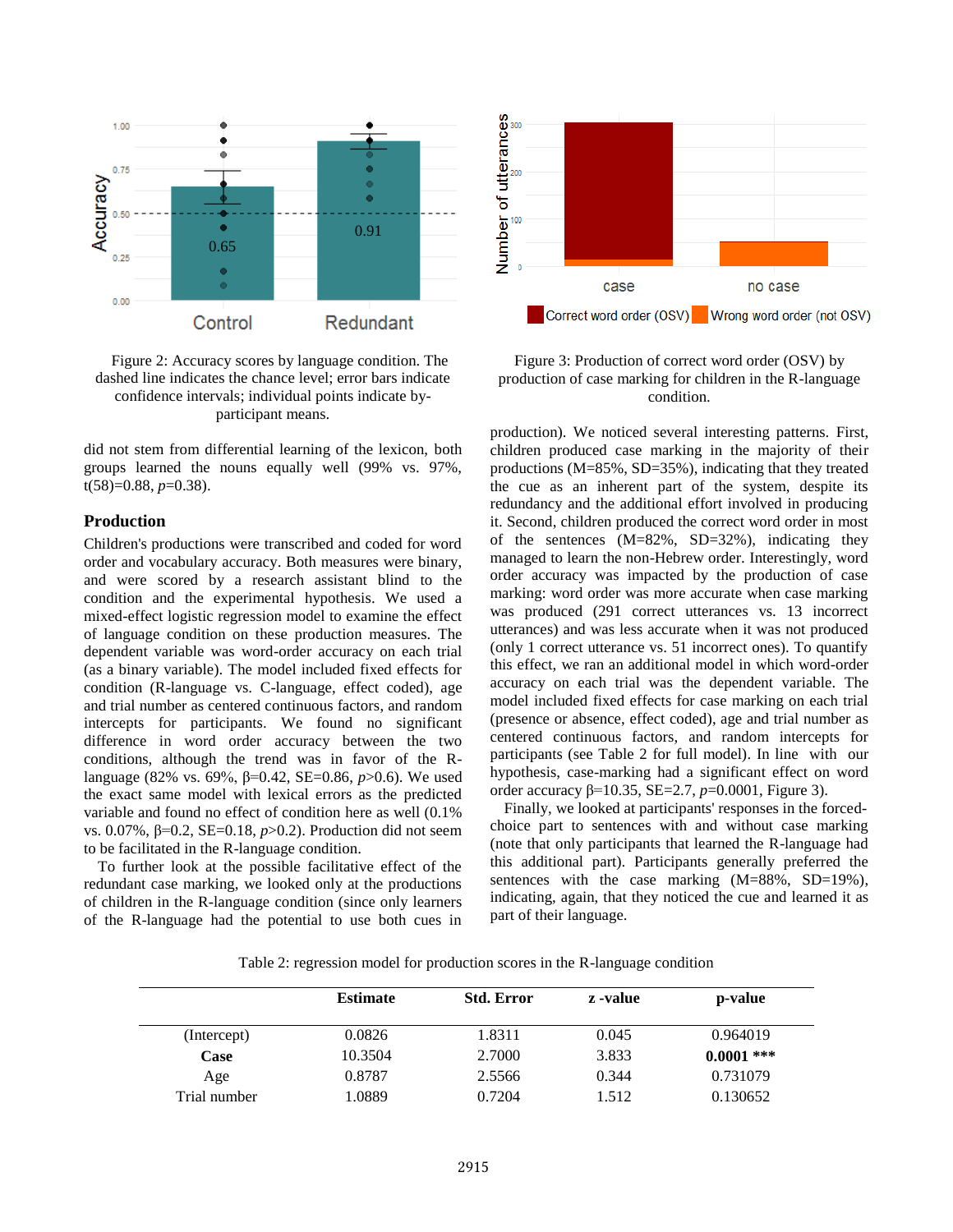#### **Discussion**

The presence of redundancy in languages is puzzling: if speakers are driven by a bias for efficient communication (Aylett & Turk, 2004; Cohen Priva, 2015; Jaeger, 2010; Kurumada & Jaeger, 2015; Levy & Jaeger, 2007), why do languages use more than one cue to convey the same information? Our study set out to test the prediction that redundant marking could be facilitative in learning circumstances. Our results show that having a redundant morpheme facilitates children's learning of thematic assignments. Although the R-language was more complex than the C-language, since it contained an additional cue to attend to and learn, children learned a non-native like word order better in this condition. The redundant morpheme benefited not only comprehension, but also production of the correct word order: despite the additional effort involved in producing it, word order was more accurate when case marking was produced. Taken together, these findings suggest that redundancy can be functional in learning circumstances. This is in line with previous work on the effect of learning from multiple cues (Monaghan, 2017; Sloutsky & Robinson, 2013; Yoshida & Smith, 2011). It further suggests that redundant cues can help language learning even when these cues need to be learned themselves.

These findings are of relevance for a recent influential proposal about the impact of different kinds of learners on the morphological complexity of a language. The Linguistic Niche hypothesis (Lupyan & Dale, 2010) proposes a causal link between the proportion of L2 speakers in a community and the degree of morphological complexity of the language. The prediction is that languages with more L2 speakers will have less complex morphology, a prediction that is supported by a large-scale study of over 2000 languages. Importantly, the proposed mechanism rests on the assumption that children and adults differ in the impact of redundancy on learning: whereas child learners benefit from redundant cues (leading to their existence in language), adult learners do not (leading to their simplification). While intuitively appealing, there is no direct evidence that children and adults differ in their response to redundant cues in learning. Building on the current findings, we are currently running a version of this study on adults to see if they indeed differ from children in the impact of redundant cues on learning. The Linguistic Niche hypothesis predicts that adult learning should be less facilitated by redundant cues. On the other hand, adult learners benefit from repetition (e.g., Jensen & Vinther, 2003; Onnis, Waterfall, & Edelman, 2008), and therefore may benefit from redundant cues as well.

Our findings document an effect of morpho-syntactic redundancy on learning, but they need to be extended in several ways. First, children in the R-language were exposed to the redundant morphome in both exposure and test. We are currently running additional versions of the study to better understand the impact of the redundant cue on exposure/testing. Second, we want to know if similar faciliatitve effects can be found for other linguistic domains beyond the learning of thematic assigment. Finally, the current study did not examine the prediction that redundancy is found more when conversing with learners. In an additional line of work, we investigate whether learning interactions are in fact characterized by more redundant marking, and whether this, in combination with their facilitative role can give rise to patterns of redundant marking in language.

Finally, the current findings are informative for our understanding of how languages are shaped by different cognitive pressures. Although in many languages the input children hear contains multiple cues for thematic assignment (Dittmar et al., 2008; Ibbotson & Tomasello, 2009), different typological studies suggest languages tend to trade off between these cues. In particular, languages that rely on word order to encode thematic assignment often lack productive case marking (Blake, 2001; Koplenig, Meyer, Wolfer, & Mu, 2017; Siewierska, 1998). Furthermore, several historical studies document this trade-off overtime in some Latin languages (e.g., Old English, Marchand, 1951, though see Detges, 2009; Pintzuk, 2002 for challenges to this claim). Recent experimental work suggests that this trade-off reflects speakers' bias for efficient communication (Fedzechkina et al., 2016; Roberts & Fedzechkina, 2018): When participants learned a novel language with fixed word order and optional case marking, they tended to decrease the use of case marking relative to their input. On the surface, these findings seem to contrast with our own: learners reduced the use of a redundant morpheme. However, this highlights the differential impact various pressures can have on language. First, case marking was deterministic in our design (case marking in the R-language was present on 100% of the objects), therefore, it is likely that participants were trying to faithfully reproduce it (see discussion in Fedzechkina et al., 2016). More importantly, we saw facilitation in comprehension: the impact of communicative and learnability pressures may differ for production and comprehension (e.g., Harmon & Kapatsinski, 2017). While redundancy may facilitate comprehension, it is costly in production (Zipf, 1949). These competing pressures (ease of production vs. understanding) may be weighted differently depending on the conversational situation: learning circumstances (or conversing with learners) may benefit from redundancy while other situations will not, leading to the observed trade-off between case-marking and word order seen in languages.

In sum, we have shown that children learn thematic assignment better from a language that has both word order and case marking, despite having to learn an additional morpheme. The present study serves as an important first step for understanding the functionality of having both cues.

#### **References**

Aylett, M., & Turk, A. (2004). The Smooth Signal Hypothesis: A functional explanation for relationships between redundancy, prosodic prominence, and duration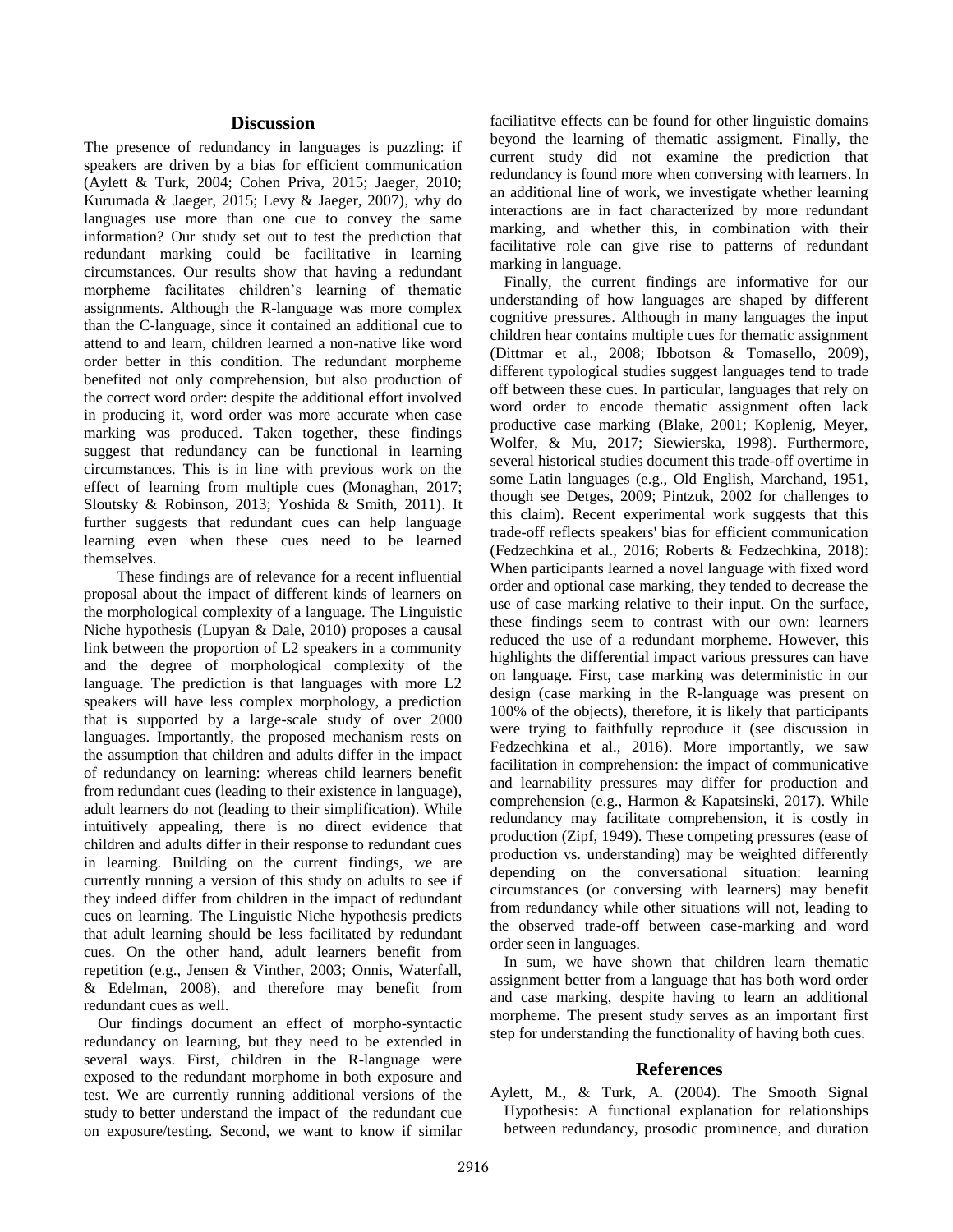in spontaneous speech. *Language and Speech*, *47*(1), 31– 56.

- Barr, D. J., Levy, R., Scheepers, C., & Tily, H. J. (2013). Random effects structure for confirmatory hypothesis testing : Keep it maximal. *Journal of Memory and Language*, *68*(3), 255–278.
- Bates, D., Mächler, M., Bolker, B., & Walker, S. (2015). Fitting linear mixed-effects models using lme4. Journal of Statistical Software, 67,1–48.
- Bates, E., & Macwhinney, B. (1989). Functionalism and the Competition Model. In B. Macwhinney & E. Bates (Eds.), The crosslinguistic study of sentence processing (pp. 3– 76). New York: Cambridge University Press.
- Bates, E., McNew, S., MacWhinney, B., Devescovi, A., & Smith, S. (1982). Functional constraints on sentence processing: A cross-linguistic study. Cognition, 11(3), 245–299.
- Blake, B. J. (2001). *Case*. Cambridge: Cambridge University Press.
- Caballero, G., & Harris, A. C. (2012). A working typology of multiple exponence. In F. Kiefer, M. Ladányi, & P. Siptár (Eds.), *Current issues in morphological theory: (Ir)regularity, analogy and frequency. Selected papers from the 14th International Morphology Meeting, Budapest* (pp. 163–188). Amsterdam: John Benjamins Publishing.
- Caballero, G., & Kapatsinski, V. (2015). Perceptual functionality of morphological redundancy in Choguita Rarámuri (Tarahumara). *Language, Cognition and Neuroscience*, *30*(9), 1134–1143.
- Chan, A., Lieven, E., & Tomasello, M. (2009). Children's understanding of the agent-patient relations in the transitive construction: Cross-linguistic comparisons between Cantonese, German, and English. *Cognitive Linguistics*, *20*(2), 267–300.
- Cohen Priva, U. (2015). Informativity affects consonant duration and deletion rates. *Laboratory Phonology*, *6*(2), 243–278.
- Detges, U. (2009). How useful is case morphology? The loss of the Old French two-case system within a theory of preferred argument structure. In J. Barðdal & S. Chelliah (Eds.), *The role of semantic, pragmatic, and discourse factors in the development of case* (pp. 93–120). Amsterdam: John Benjamins Publishing.
- Dittmar, M., Abbot-Smith, K., Lieven, E., & Tomasello, M. (2008). German Children's Comprehension of Word Order and Case Marking in Causative Sentences. *Child Development*, *79*(4), 1152–1167.
- Fedzechkina, M., Newport, E. L., & Jaeger, T. F. (2016). Balancing Effort and Information Transmission During Language Acquisition: Evidence From Word Order and Case Marking. *Cognitive Science*, (March), 1–31.
- Frank, A. F., & Jaeger, T. F. (2008). Speaking Rationally : Uniform Information Density as an Optimal Strategy for Language Production. *The 30th Annual Meeting of the Cognitive Science Society (CogSci08)*, 939--944.
- Gibson, E., Bergen, L., & Piantadosi, S. T. (2013). Rational

integration of noisy evidence and prior semantic expectations in sentence interpretation. *Proceedings of the National Academy of Sciences*, *110*, 8051–8056.

- Gibson, E., Piantadosi, S. T., Brink, K., Bergen, L., Lim, E., & Saxe, R. (2013). A Noisy-Channel Account of Crosslinguistic Word-Order Variation. *Psychological Science*, *24*(7), 1079–1088.
- Givón, T. (1991). Markedness in Grammar : Distributional , Communicative and Cognitive Correlates of Syntactic Structure. *Studies in Language*, *15*(2), 335–370.
- Harmon, Z., & Kapatsinski, V. (2017). Putting old tools to novel uses: The role of form accessibility in semantic extension. *Cognitive Psychology*, *98*, 22–44.
- Harris, A. C. (2017). *Multiple Exponence*. New York: Oxford University Press.
- Haspelmath, M. (2008). Frequency vs . iconicity in explaining grammatical asymmetries. *Cognitive Linguistics*, (19), 1–33.
- Ibbotson, P., & Tomasello, M. (2009). Prototype constructions in early language acquisition. *Language and Cognition*, *1*, 59–85.
- Jaeger, T. F. (2010). Redundancy and reduction : Speakers manage syntactic information density. *Cognitive Psychology*, *61*(1), 23–62.
- Jaeger, T. F. (2013). Production preferences cannot be understood without reference to communication. *Frontiers in Psychology*, *4*(April), 1–4.
- Jaeger, T. F., & Buz, E. (2017). Signal Reduction and Linguistic Encoding. In E. Fernández & H. Cairns (Eds.), *The Handbook of Psycholinguistics* (pp. 38–81). Hoboken: John Wiley & Sons.
- Jäger, G. (2007). Evolutionary Game Theory and Typology: A Case Study. *Language*, *83*(1), 74–109.
- Jensen, E. D., & Vinther, T. (2003). Exact Repetition as Input Enhancement in Second Language Acquisition. *Language Learning*, *53*(3), 373–428.
- Koplenig, A., Meyer, P., Wolfer, S., & Mu, C. (2017). The statistical trade-off between word order and word structure – Large-scale evidence for the principle of least effort. *PLoS ONE*, *12(3)*.
- Kurumada, C., & Jaeger, T. F. (2015). Communicative efficiency in language production : Optional case-marking in Japanese. *Journal of Memory and Language*, *83*, 152– 178.
- Lee, H., & Kim, N. (2012). Non-Canonical Word Order and Subject-Object Asymmetry in Korean Case Ellipsis. In *Proceedings of the 19th International Conference on Head-Driven Phrase Structure Grammar Chungnam* (pp. 427–442).
- Levy, R., & Jaeger, T. F. (2007). Speakers optimize information density through syntactic reduction. In B. Schlökopf, J. Platt, & T. Hoffman (Eds.), *Advances in neural information processing systems (NIPS) 19* (pp. 849–856). Cambridge: MIT Press.
- Lupyan, G., & Dale, R. (2010). Language Structure Is Partly Determined by Social Structure. *PLoS ONE*, *5*(1).
- MacWhinney, B. (1987). The Competition Model. In B.